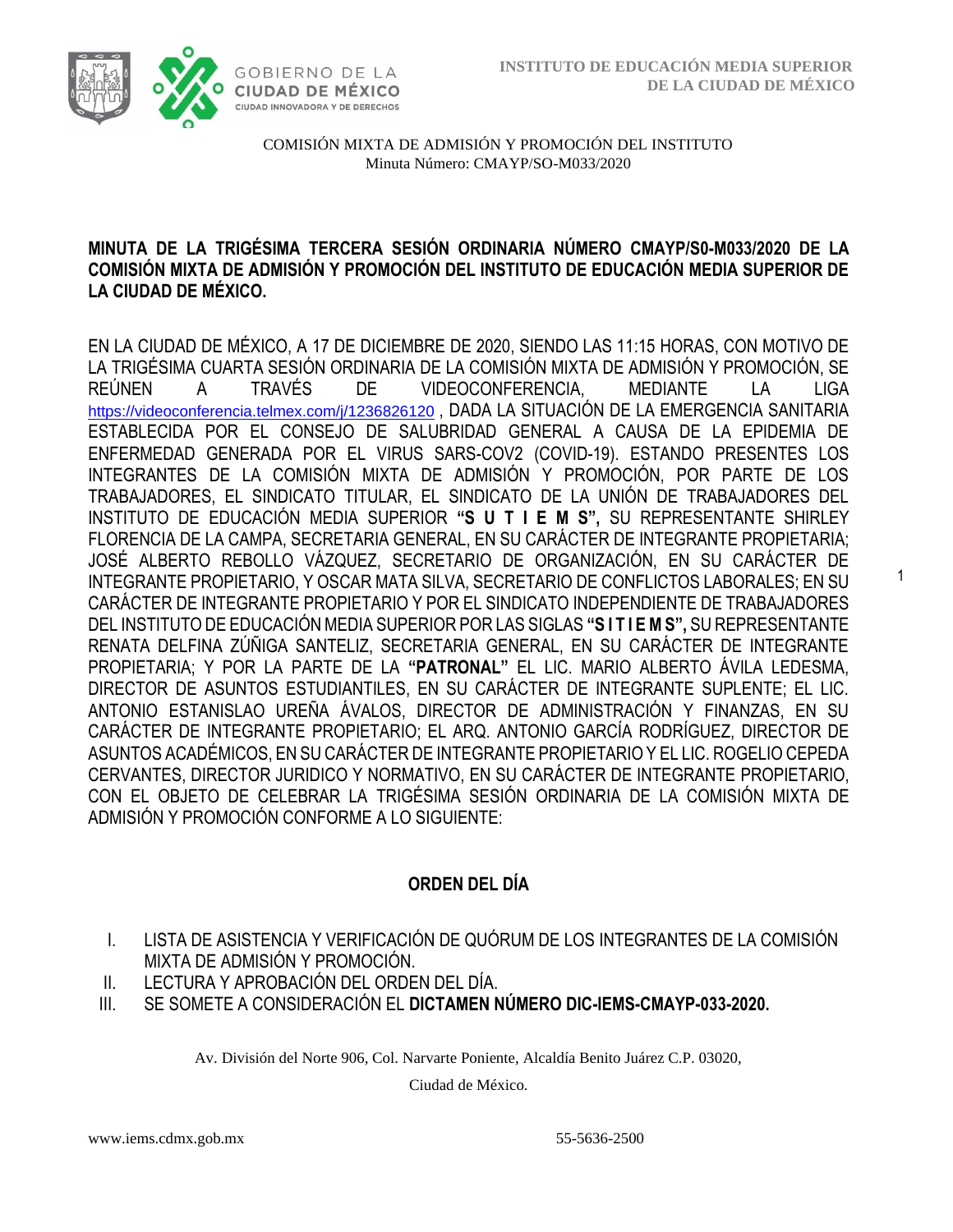

1

COMISIÓN MIXTA DE ADMISIÓN Y PROMOCIÓN DEL INSTITUTO Minuta Número: CMAYP/SO-M033/2020

- IV. SE PROPONE FECHA PARA LA CELEBRACIÓN DE LA PRIMERA SESIÓN ORDINARIA DE LA COMISIÓN MIXTA DE ADMISIÓN Y PROMOCIÓN.
- V. ASUNTOS GENERALES.

# **M I N U T A**

**PRIMERO.-** DE ACUERDO CON LA LISTA DE ASISTENCIA DE LOS INTEGRANTES DE LA COMISIÓN, EXISTE QUÓRUM LEGAL VÁLIDO PARA LLEVAR A CABO LA TRIGÉSIMA SEGUNDA SESIÓN ORDINARIA DE LA COMISIÓN MIXTA DE ADMISIÓN Y PROMOCIÓN.

**SEGUNDO.-** PREVIA LECTURA SE APRUEBA EL ORDEN DEL DÍA PROPUESTO POR LOS INTEGRANTES.

**TERCERO.-** LOS INTEGRANTES DE LA COMISIÓN MIXTA DE ADMISIÓN Y PROMOCIÓN APRUEBAN EN TODAS Y CADA UNA DE SUS PARTES EL DICTAMEN **DIC-IEMS-CMAYP-033-2020,** PARA TODOS LOS EFECTOS ADMINISTRATIVOS CORRESPONDIENTES.

**CUARTO.-** SE ACUERDA FECHA PARA LA CELEBRACIÓN DE LA PRIMERA SESIÓN ORDINARIA DE LA COMISIÓN MIXTA DE ADMISIÓN Y PROMOCIÓN EL DÍA 8 DE FEBRERO DE 2021, A LAS 11:00 HRS. SE ENVIARÁ MEDIANTE CORREO ELECTRÓNICO LA LIGA DE LA VIDEOCONFERENCIA A LOS INTEGRANTES, PREVIO A LA SESIÓN RESPECTIVA.

### **QUINTO.- ASUNTOS GENERALES**

• SE INFORMA QUE SE CONTINÚA TRABAJANDO EN LA CONVOCATORIA DE CAMBIO DE TURNO Y PLANTEL PARA LOS TRABAJADORES ADMINISTRATIVOS.

**SEXTO.-** LA DIRECCIÓN DE ADMINISTRACIÓN Y FINANZAS Y LA DIRECCIÓN DE ASUNTOS ACADÉMICOS, EN EL ÁMBITO DE SUS RESPECTIVAS COMPETENCIAS REALIZARÁN LOS ACTOS Y ACCIONES CONDUCENTES A EFECTO DE DAR SEGUIMIENTO EN SUS TÉRMINOS AL **DIC-IEMS-CMAYP-033-2020**, ASÍ COMO PARA TODOS LOS EFECTOS ADMINISTRATIVOS CORRESPONDIENTES.

Av. División del Norte 906, Col. Narvarte Poniente, Alcaldía Benito Juárez C.P. 03020, **SÉPTIMO.-** LOS ACUERDOS TOMADOS EN LA PRESENTE SESIÓN, SON VÁLIDOS Y SURTIRÁN SUS EFECTOS LEGALES Y JURÍDICOS EN TÉRMINOS DE LO DISPUESTO POR EL ARTÍCULO TERCERO,

Ciudad de México.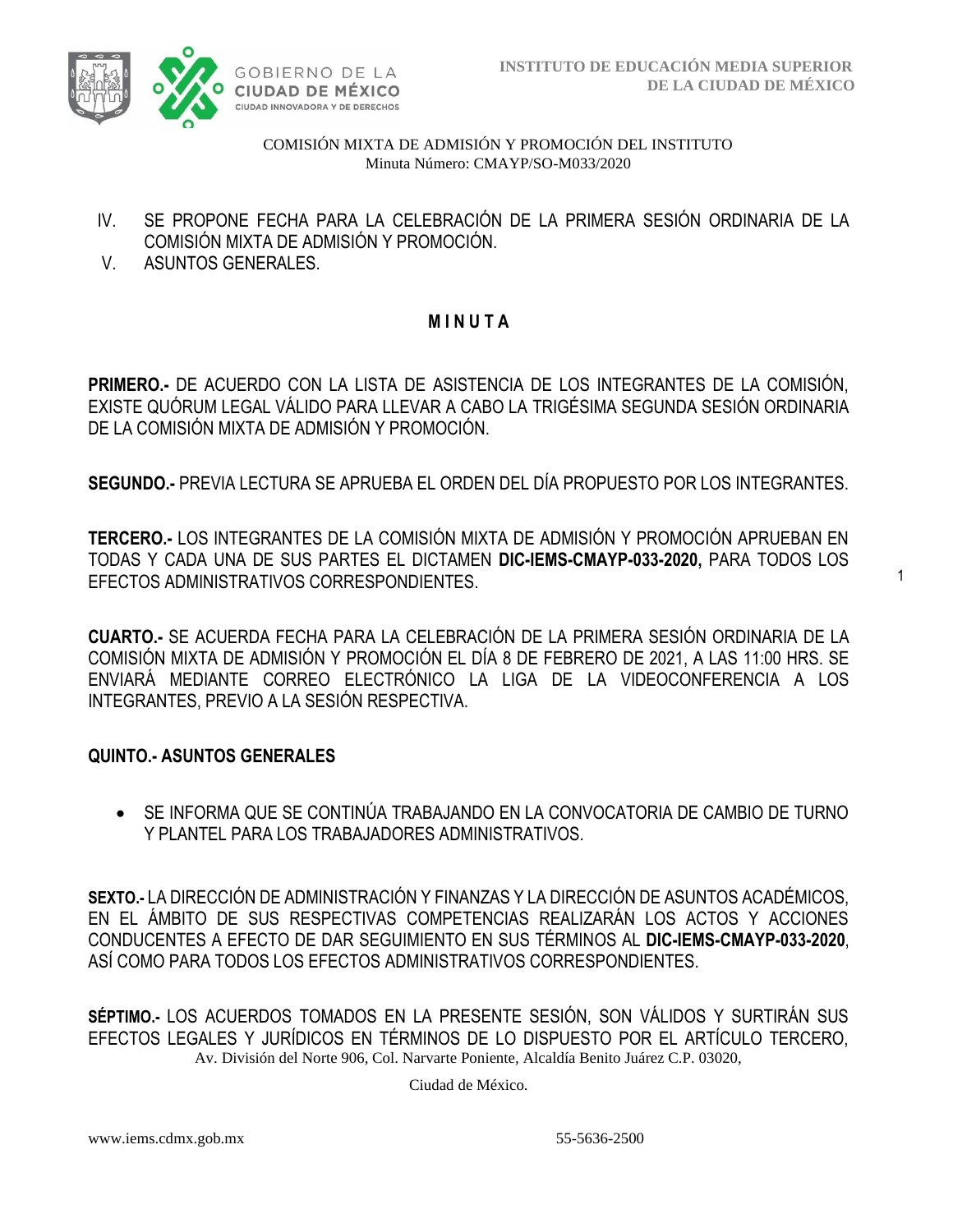

### COMISIÓN MIXTA DE ADMISIÓN Y PROMOCIÓN DEL INSTITUTO Minuta Número: CMAYP/SO-M033/2020

PÁRRAFOS SÉPTIMO Y OCTAVO DEL "ACUERDO POR EL QUE SE AUTORIZA EL USO DE MEDIOS REMOTOS TECNOLÓGICOS DE COMUNICACIÓN COMO MEDIOS OFICIALES PARA CONTINUAR CON LAS FUNCIONES ESENCIALES Y SE ESTABLECEN MEDIDAS PARA LA CELEBRACIÓN DE LAS SESIONES DE LOS ÓRGANOS COLEGIADOS EN LAS DEPENDENCIAS, ÓRGANOS DESCONCENTRADOS, ENTIDADES DE LA ADMINISTRACIÓN PÚBLICA Y ALCALDÍAS DE LA CIUDAD DE MÉXICO, CON MOTIVO DE LA EMERGENCIA SANITARIA POR CAUSAS DE FUERZA MAYOR DEL CONSEJO DE SALUD DE LA CIUDAD DE MÉXICO", PUBLICADO EN LA GACETA OFICIAL DE LA CIUDAD DE MÉXICO EL 06 DE ABRIL DE 2020".

**OCTAVO.-** AGOTADOS EN SU TOTALIDAD LOS ASUNTOS DEL ORDEN DEL DÍA, LOS INTEGRANTES DE LA COMISIÓN EXPRESARON SU CONSENTIMIENTO SIN MEDIAR ALGÚN VICIO DE LA VOLUNTAD, RESPECTO DE LA MINUTA EMITIDA, LA QUE SURTIRÁ SUS EFECTOS LEGALES A PARTIR DE SU PUBLICACIÓN EN LA PÁGINA OFICIAL DEL INSTITUTO DE CONFORMIDAD CON EL NUMERAL SÉPTIMO DE LA PRESENTE MINUTA, Y LAS FIRMAS AUTÓGRAFAS DE LOS QUE EN ELLA INTERVINIERON SE ASENTARAN UNA VEZ TERMINADA LA EMERGENCIA SANITARIA.---------

----------------------------------------------------------------------------------------------------------------------------------------------------- ESTE DOCUMENTO SE CONCLUYE SIENDO LAS 13:31 HORAS DEL 29 DE DICIEMBRE DE 2020-------------- ----------------------------------------------------------------------------------------------------------------------------------------------------

1

Av. División del Norte 906, Col. Narvarte Poniente, Alcaldía Benito Juárez C.P. 03020, Ciudad de México.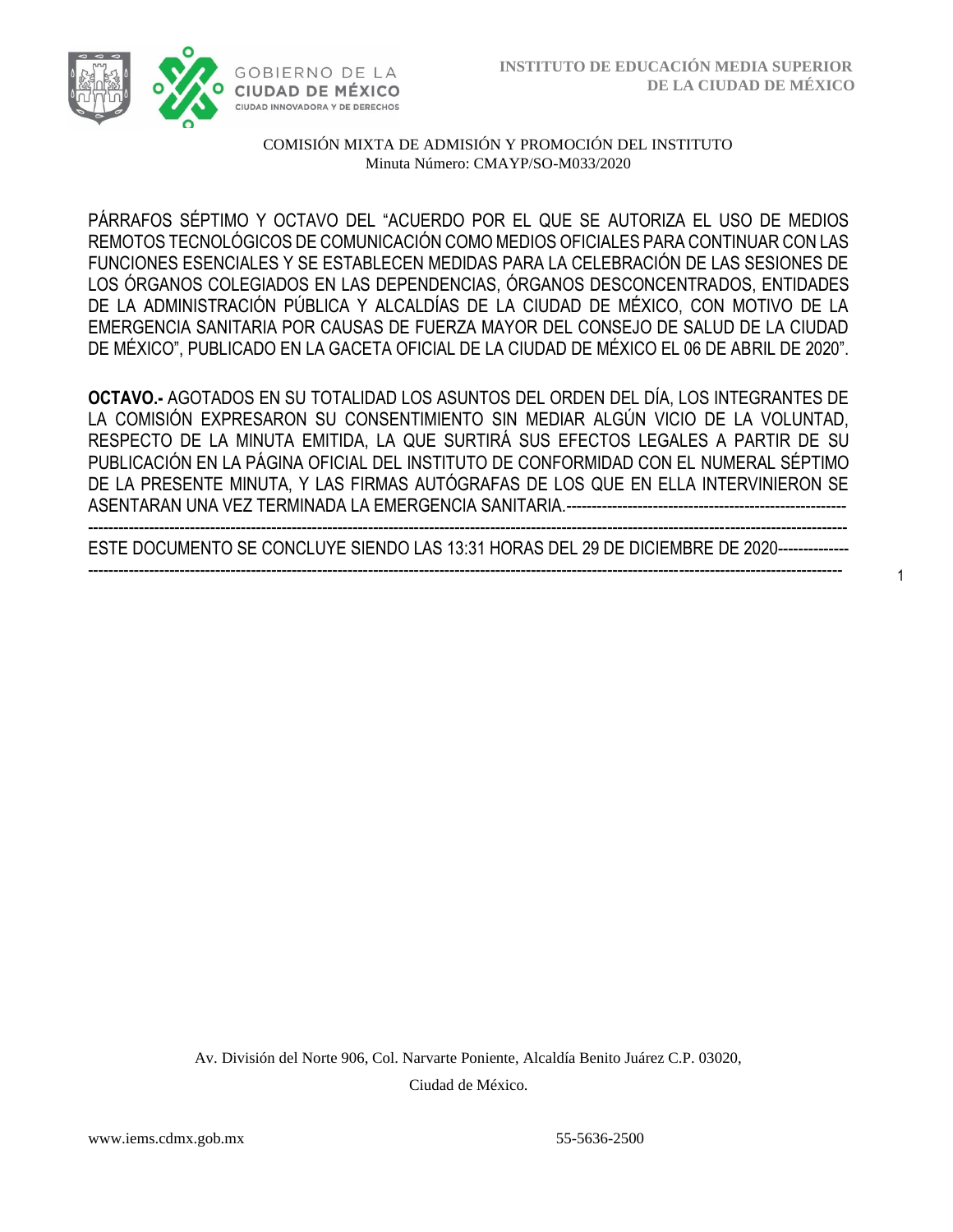

COMISIÓN MIXTA DE ADMISIÓN Y PROMOCIÓN DEL INSTITUTO Minuta Número: CMAYP/SO-M033/2020

**FIRMAN LAS PARTES**

# **POR PARTE DE LOS TRABAJADORES DEL IEMSCDMX**

### **SHIRLEY FLORENCIA DE LA CAMPA RENATA DELFINA ZUÑIGA SANTELIZ**

INTEGRANTE PROPIETARIA SECRETARIA GENERAL DEL SINDICATO DE LA UNIÓN DE TRABAJADORES DEL INSTITUTO DE EDUCACIÓN MEDIA **SUPERIOR** (SUTIEMS)

INTEGRANTE PROPIETARIA SECRETARIA GENERAL DEL SINDICATO INDEPENDIENTE DE TRABAJADORES DEL INSTITUTO DE EDUCACIÓN MEDIA SUPERIOR (SITIEMS)

# **JOSÉ ALBERTO REBOLLO VÁZQUEZ OSCAR MATA SILVA**

INTEGRANTE PROPIETARIO SECRETARIO DE ORGANIZACIÓN DEL SINDICATO DE LA UNIÓN DE TRABAJADORES DEL INSTITUTO DE EDUCACIÓN MEDIA SUPERIOR (SUTIEMS)

INTEGRANTE PROPIETARIO SECRETARIO DE CONFLICTOS LABORALES DEL SINDICATO DE LA UNIÓN DE TRABAJADORES DEL INSTITUTO DE EDUCACIÓN MEDIA SUPERIOR (SUTIEMS)

Av. División del Norte 906, Col. Narvarte Poniente, Alcaldía Benito Juárez C.P. 03020, Ciudad de México.